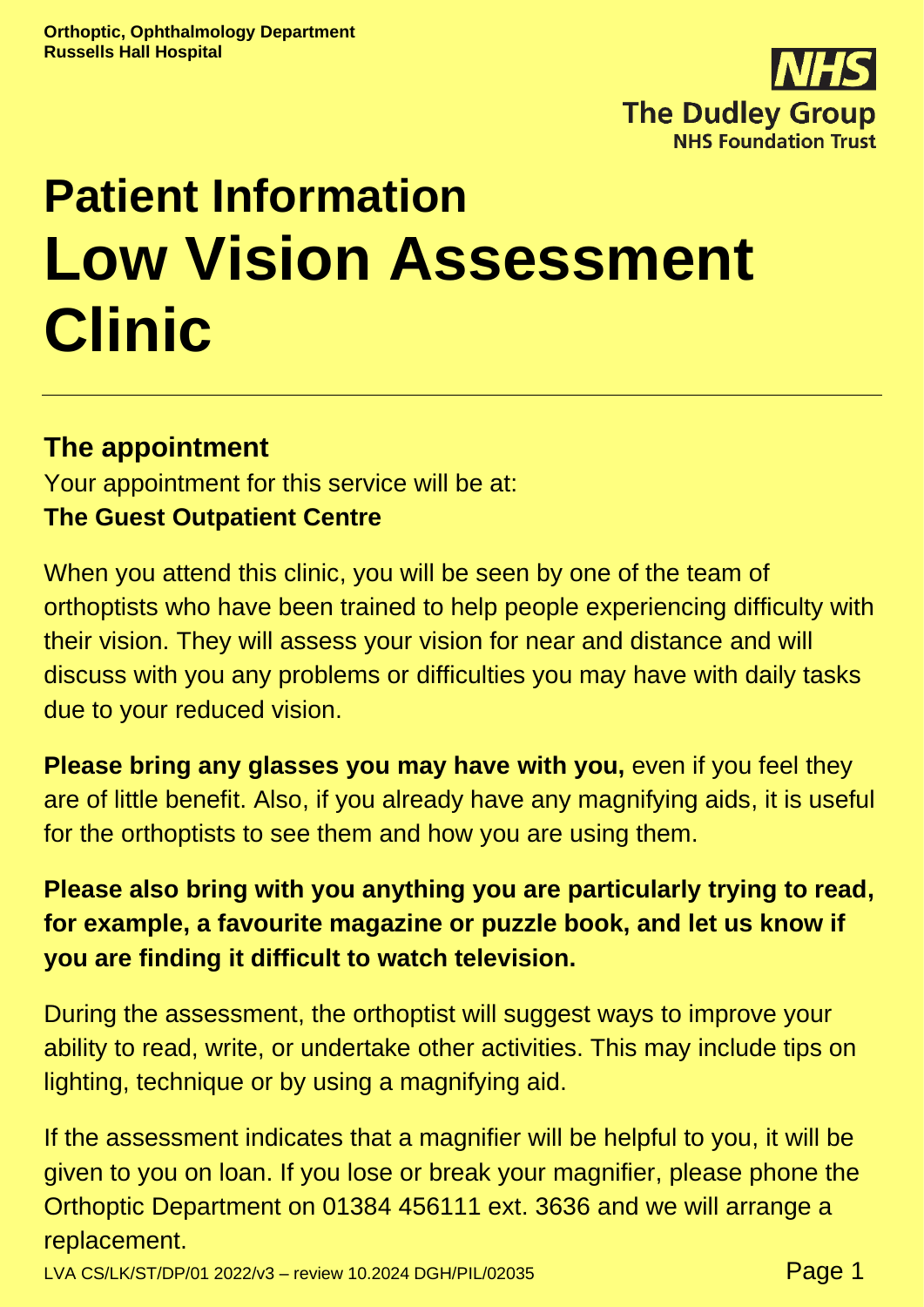#### **Orthoptic, Ophthalmology Department Russells Hall Hospital**

We do not routinely give out follow-up appointments, but we do recommend that if you are unhappy with your magnifier and feel that your vision has changed, you should ring up and book a review with one of the orthoptic low vision advisors on 01384 456111 ext. 3636. They will be happy to see you and a re-assessment might indicate that a magnifier needs changing.

Please feel free to bring someone with you to the appointment as we are happy to discuss areas of concern with you and those close to you.

#### **Care of your magnifier**

Magnifying lenses can be cleaned with a lens cloth. Some magnifiers come with a detachable head that can be washed with soapy water.

#### **If a magnifying aid does not help you**

Magnifying aids unfortunately do not help everyone who has a vision problem. The orthoptist can arrange for you to see or talk to the eye clinic liaison officer (ECLO) who may be able to give you advice on help and support available in the community.

# **Useful contacts Eye clinic liaison officer (RHH) Tel: 01384 456111 ext. 3639 Visual Impairment Team (Dudley) Tel: 0300 555 0055 RNIB helpline Tel: 0303 123 9999 Beacon Centre Tel: 01902 880 111**

**Note:** the information in this booklet is provided for information only. The information found is **not** a substitute for professional medical advice or care by a qualified doctor or other health care professional. **Always** check with your orthoptist if you have any concerns about your condition or treatment. This is only indicative and general information for the procedure. Individual experiences may vary and all the points may not apply to all patients at all times. Please discuss your individual circumstances with your orthoptist.

The **Urgent Referral Clinic** team at Russells Hall Hospital Eye Clinic: **01384 456111 ext. 3633** (9am to 4.30pm, Monday to Friday).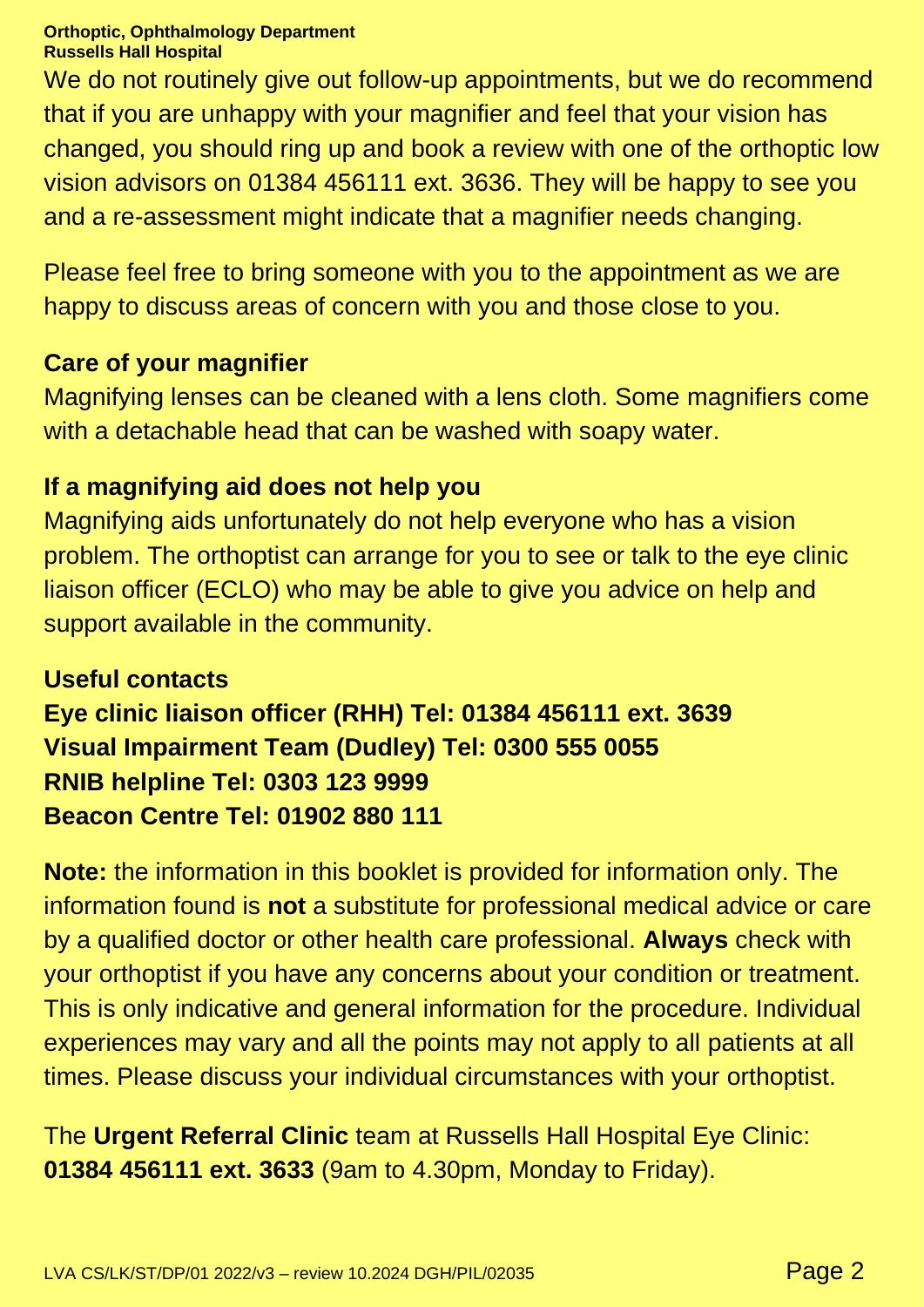**Orthoptic, Ophthalmology Department Russells Hall Hospital**

**If there is anything you do not understand, or you are concerned or worried about any part of the treatment, please contact The Urgent Referral Clinic team.**

## **Eye emergency, out of hours**

In case of an eye emergency after the closing hours of the Eye Clinic (including weekends and bank holidays), please contact the eye doctor on call by ringing the switchboard at:

### **Birmingham and Midland Eye Centre on 0121 507 4440**

The doctor on call is usually based at the Eye Centre, City Hospital, Dudley Road, Birmingham. They may need to call you back, and if necessary, they will arrange for you to visit them.

We are always happy to answer any questions regarding your child's treatment. If after reading this leaflet you still have concerns or questions, please call the department on **01384 456111 ext. 3636.**

**Author Louise Kimpton Highly special orthoptist**

**For further information visit:** [www.orthoptics.org.uk/patients-and-public/](https://www.orthoptics.org.uk/patients-and-public/)

### **This leaflet can be downloaded or printed from:**

http://dgft.nhs.uk/services-and-wards/ophthalmology/